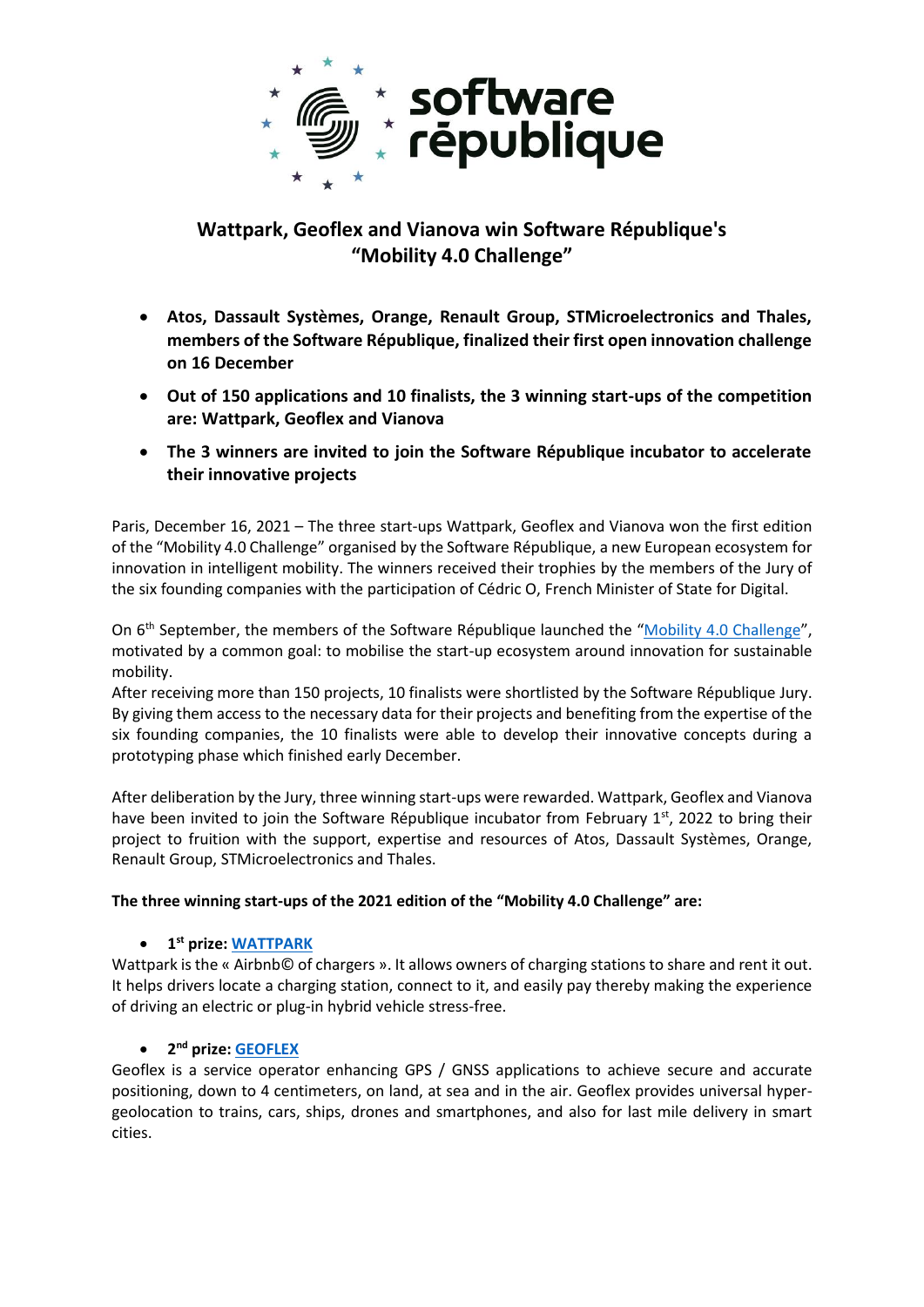### • **3 rd prize: [VIANOVA](https://www.youtube.com/watch?v=v3I4WAiK3RY)**

Vianova proposes to build a road safety algorithm that could benefit both cities and motorists to identify and be informed in real time of dangerous incidents on the roads or high accident risks in certain areas.

The members of the Jury also nominated three special mentions: [Parcoor,](https://www.youtube.com/watch?v=Gm4Wtzok-Gg) [Pasqal](https://www.youtube.com/watch?v=q7v3KPrlLkk) and [Search Mobility.](https://www.youtube.com/watch?v=BL74Cm-VelA)

The jury is composed of representatives from the six members of the Software République:

- Sophie Proust, EVP Group Chief Technology Officer, Atos Group
- Laurence Montanari, VP Transportation & Mobility Industry, Dassault Systèmes
- Frédéric Vacher, Head of Innovation 3DEXPERIENCE Lab, Dassault Systèmes
- Jean-Marc Lafond, IoT portfolio Director, Orange Innovation
- Luc Julia, Chief Scientific Officer, Renault Group
- Sophie Schmidtlin, VP Research & Advanced Engineering
- Frédérique Le Grevès, Executive Vice President, France Public Affairs, STMicroelectronics & President and CEO, STMicroelectronics France
- Stéphane Royer, Group Chief Data Officer, Thales

For further information about the Mobility 4.0 Challenge: [https://www.challenge-software](https://www.challenge-software-republique.com/)[republique.com/](https://www.challenge-software-republique.com/) and related videos on [Software République's](https://www.youtube.com/channel/UCUZ_XrqkMhmk-9NPwFGK_aQ) YouTube channel.

### *Press Contacts*

**Atos:** [Laura Fau](mailto:Laura%20Fau) - [laura.fau@atos.net](mailto:laura.fau@atos.net) – Tel. +33 673 64 04 18

**Dassault Systèmes:** [Arnaud Malherbe](mailto:Arnaud%20Malherbe) - [arnaud.malherbe@3ds.com](mailto:arnaud.malherbe@3ds.com) – Tel. +33 687 56 24 61

**Orange**: Tom Wright - [tom.wright@orange.com](mailto:tom.wright@orange.com) – Tel. +33 678 91 35 11

**Renault Group:** [Amélie Le Gall](mailto:Amélie%20Le%20Gall) - [amelie.le-gall@renault.com](mailto:amelie.le-gall@renault.com) – Tel. +33 601 92 12 26

**STMicroelectronics:** [Ronan Mulvaney](mailto:ronan.mulvaney@st.com) – [ronan.mulvaney@st.com](mailto:ronan.mulvaney@st.com) – Tel. + 33 764 50 58 37

**Thales:** [Vanessa Viala](mailto:Vanessa%20Viala) - [vanessa.viala@thalesgroup.com](mailto:vanessa.viala@thalesgroup.com) – Tel. +33 607 34 00 34

#### **About Atos**

Atos is a global leader in digital transformation with 107,000 employees and annual revenue of over € 11 billion. European number one in cybersecurity, cloud and high-performance computing, the Group provides tailored end-to-end solutions for all industries in 71 countries. A pioneer in decarbonization services and products, Atos is committed to a secure and decarbonized digital for its clients. Atos is a SE (Societas Europaea), listed on Euronext Paris and included in the CAC 40 ESG and Next 20 Paris Stock indexes.

The purpose of Atos is to help design the future of the information space. Its expertise and services support the development of knowledge, education and research in a multicultural approach and contribute to the development of scientific and technological excellence. Across the world, the Group enables its customers and employees, and members of societies at large to live, work and develop sustainably, in a safe and secure information space. [www.atos.net](http://www.atos.net/)

#### **About Dassault Systèmes**

Dassault Systèmes, the 3DEXPERIENCE Company, is a catalyst for human progress. We provide business and people with collaborative 3D virtual environments to imagine sustainable innovations. By creating virtual twin experience of the real world with our 3DEXPERIENCE platform and applications, our customers push the boundaries of innovation, learning and production. Dassault Systèmes brings value to more than 290,000 customers of all sizes, in all industries, in more than 140 countries. For more information, visit www.3ds.com

#### **About Orange**

Orange is one of the world's leading telecommunications operators with sales of 42.3 billion euros in 2020 and 139,000 employees worldwide at 30 June 2021, including 80,000 employees in France. The Group has a total customer base of 263